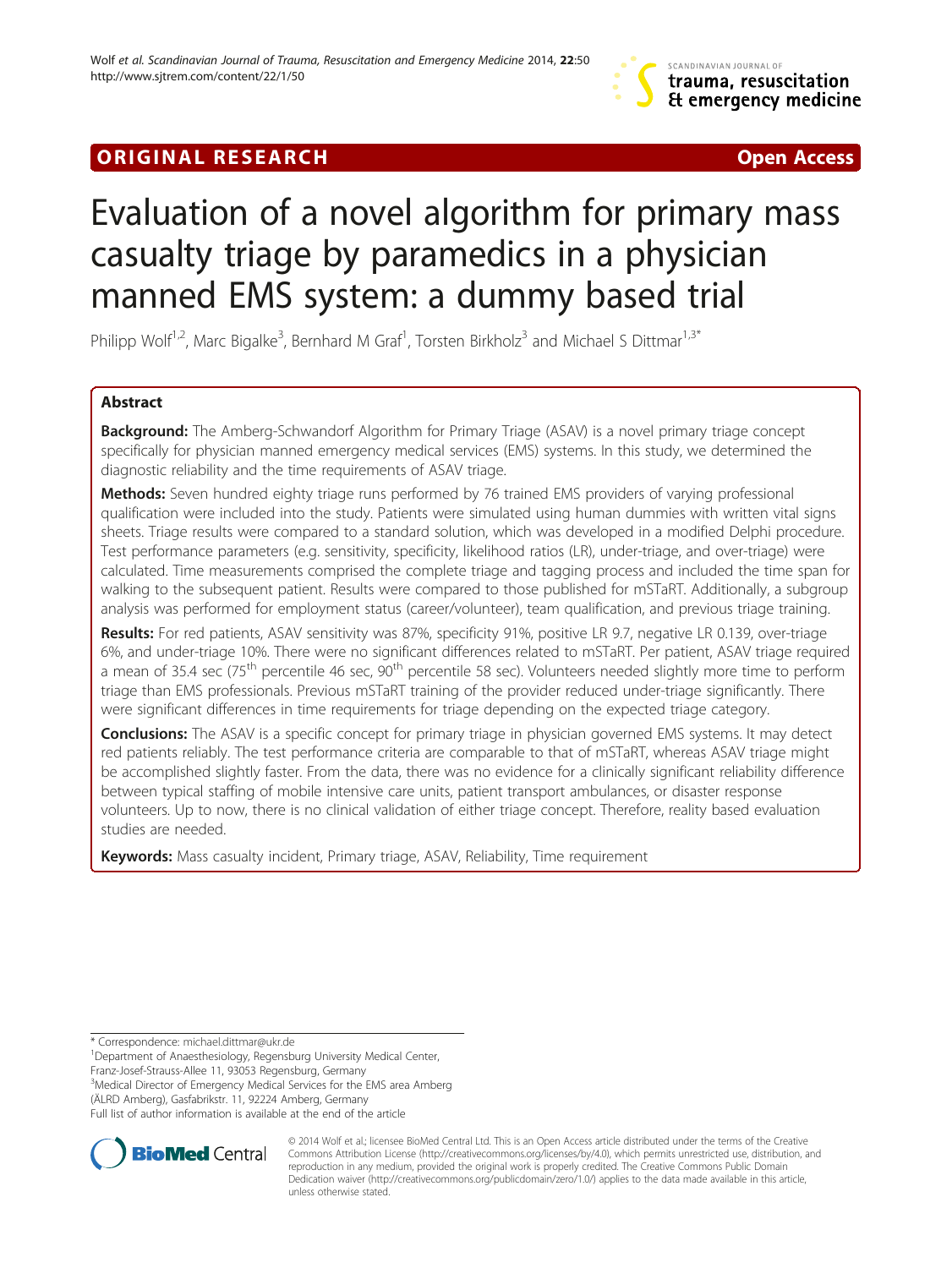## German Abstract

Hintergrund: Der Amberg-Schwandorf-Algorithmus für die Vorsichtung (ASAV) ist ein neues Ablaufschema für die Vorsichtung durch Nicht-Ärzte beim Massenanfall von Verletzten und speziell für notarztbasierte Rettungsdienstsysteme entwickelt. In der vorliegenden Arbeit untersuchten wir die Testgütekriterien und den Zeitbedarf für die Vorsichtung mittels ASAV.

Methoden: Für die Studie wurden 780 Sichtungsvorgänge von 76 Probanden unterschiedlicher Qualifikation ausgewertet. Als Patienten wurden Dummies, ausgestattet mit einer schriftlichen Zustandsbeschreibung verwendet. Die Sichtungsergebnisse wurden mit einer Musterlösung verglichen, welche in einem modifizierten Delphi-Prozess erstellt wurden. Daraus wurden Testgütekriterien wie Sensitivität, Spezifität, Wahrscheinlichkeitsverhältnisse (LR), Über- und Untertriage berechnet. Die Zeitmessung umfasste den kompletten Sichtungs- und Sichtungskennzeichnungsvorgang einschließlich der Wegezeit zum nächsten Patienten. Die Ergebnisse wurden zu den für mSTaRT veröffentlichten Daten verglichen. Zusätzlich wurde eine vordefinierte Subgruppenanalyse in Bezug auf Beschäftigungsverhältnis (Haupt- vs. Ehrenamt), Teamzusammensetzung und vorherige Sichtungsausbildung durchgeführt.

Ergebnisse: Bezogen auf die roten Patienten betrug die Sensitivität 87%, die Spezifität 91%, die positive LR 9,7, die negative LR 0,139, die Übertriage 6% und die Untertriage 10%. Signifikante Unterschiede zu mSTaRT konnten nicht nachgewiesen werden. Die Sichtung mittels ASAV benötigte durchschnittlich 35,4 Sek. pro Patient (75. Perzentil 46 Sek., 90. Perzentil 58 Sek.). Ehrenamtliche benötigten geringfügig länger für die Vorsichtung. Eine vorausgehende Ausbildung in einem anderen Sichtungskonzept reduzierte die Untertriage signifikant. Je nach erwarteter Sichtungskategorie unterschied sich der Zeitbedarf für die Vorsichtung signifikant.

Schlussfolgerungen: Der ASAV ist ein Konzept für die Vorsichtung speziell für notarztbasierte Rettungsdienstsysteme. Durch ASAV scheinen sich die roten Patienten verlässlich identifizieren zu lassen. Die Testgütekriterien sind vergleichbar mit den für mSTaRT publizierten Werten, wobei ASAV etwas weniger Zeit in Anspruch zu nehmen scheint. Unsere Daten ergaben keinen signifikanten Unterschied bei der Vorsichtungs-Reliabilität zwischen typischen Besatzungen von Rettungstransportwägen, Krankentransportwägen oder ehrenamtlichen Katastrophenschutzeinheiten. Gegenwärtig ist kein Vorsichtungsalgorithmus klinisch validiert. Daher sind weitere Untersuchungen an Realeinsätzen notwendig.

## Introduction

The global incidence of natural and technological disaster has been on a steady rise until around the year 2000. Since then, the numbers are slightly decreasing [\[1\]](#page-8-0). Despite ongoing efforts to implement major incidence registries [[2](#page-8-0)], little is known on the incidence of sub-disaster mass casualty incidents (MCI). The notion that mortality in the MCI setting is still considerably higher than in individual cases [\[3](#page-8-0)] shows the necessity to further improve patient care in these situations.

In a physician manned emergency medical service (EMS) system, as present in many European countries [[4](#page-8-0)], medical decision making is limited for non-physician EMS personnel. Triage algorithms provide a standardized and preliminary patient assessment and classification. In this context, many triage algorithms for mass casualty incidents (MCI) require the decision on withholding lifesaving interventions for presumably unsalvageable patients, as it is the case for START [[5](#page-8-0)], Triage Sieve [[6,7](#page-8-0)], jumpSTaRT [[8](#page-8-0)], mSTaRT [[9](#page-8-0)], or SALT [[10,](#page-8-0)[11](#page-9-0)]. Especially in the German physician governed EMS, such decisions are legally restricted to physicians. In addition, complex algorithms may be time consuming. Simplified algorithmic decision making and avoidance of withholding

lifesaving interventions are therefore core requirements for primary triage by non-physician EMS personnel. Taking this into account, we adapted the mSTaRT primary triage algorithm [\[9](#page-8-0)] for the use in our physician based EMS system, resulting in the Amberg-Schwandorf Algorithm for Primary Triage (Amberg-Schwandorf-Algorithmus für die Vorsichtung, ASAV) [\[12\]](#page-9-0). Although results of primary EMS triage have a preliminary character, the algorithm must prove its reliability as a diagnostic test. In this study we report the evaluation of ASAV concerning its accuracy, reliability, and time requirements. Further, the influence of provider characteristics on the said parameters was analysed.

#### Methods

After the positive vote of the ethics committee of the Regensburg University Medical Faculty (file reference 13-101-001), the study was performed during the ASAV implementation and education process.

#### Study participants

Study participants were recruited from the professional EMS staff of the district of Schwandorf (Bavaria,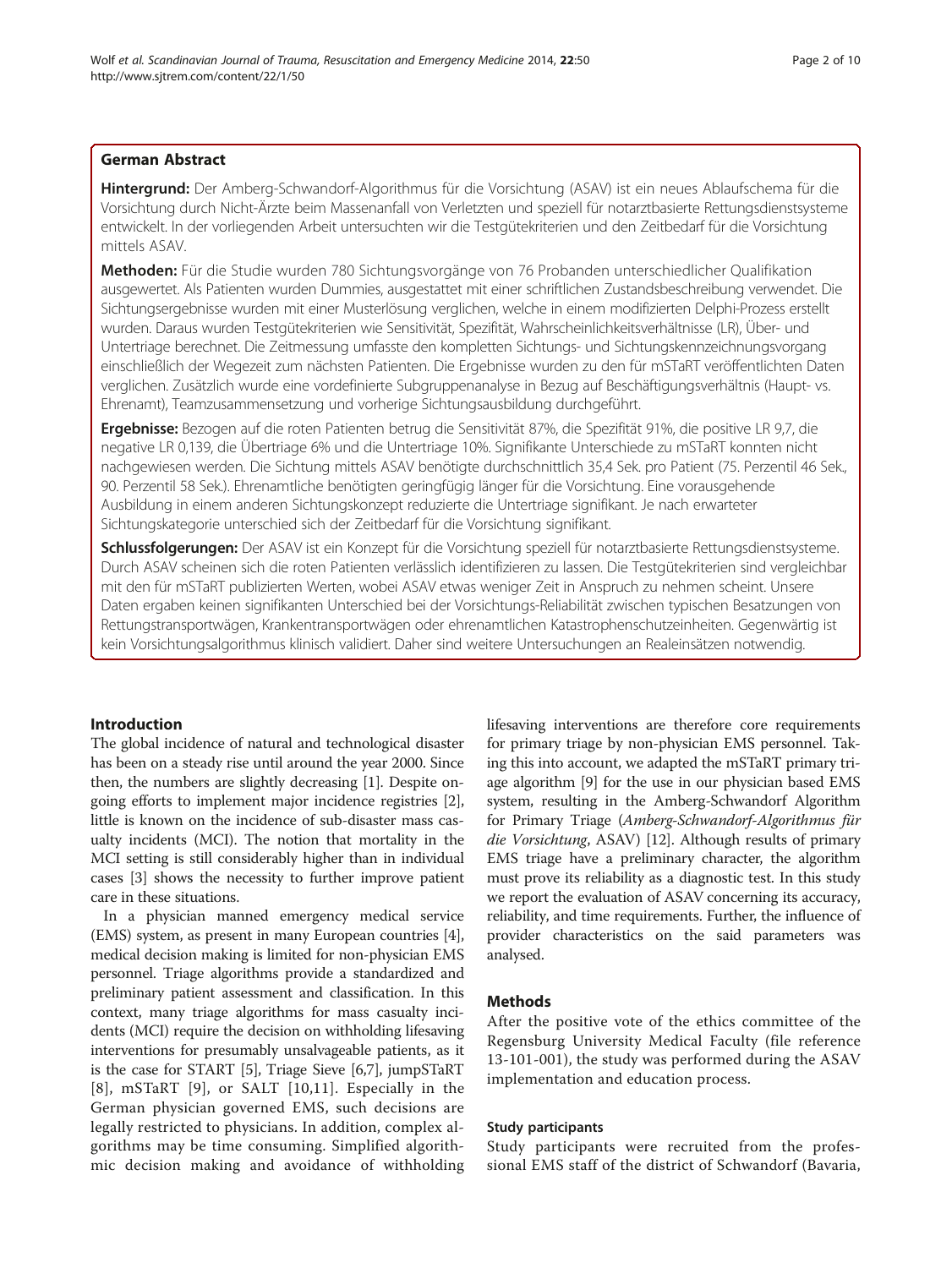Germany) as well as from volunteers of a local disaster relief organisation.

The study participants attended three hours of theoretical teaching (one hour on MCI tactics, and two hours on the application of ASAV), followed by one hour of team training in primary triage using the ASAV approach. Subsequently, data was collected during the practical certification exam.

## Dummies as patients

The triage was performed on dummies, which represented the MCI victims. The relevant vital data and other important information were written and posted on the dummies (dummy description cards). For practical training and data acquisition, 20 different individual cases were presented, respectively. The assignment of cases to either the training session or the certification exam, as well as the order of appearance, was randomised separately for each training session. For randomisation, a random number table was used [[13](#page-9-0)].

The dummy description cards presented information on the patient's body posture, detectable external injuries, patient demographics, and signs and symptoms to the organ systems/functions respiration, skin, bleeding, pulse status, consciousness and pain level. In addition, the location of bleedings and suspected fractures were graphically displayed on a drawn body scheme (see Figure 1). No special incident scenario was provided to the study participant.

## Triage process

The ASAV algorithm is displayed in Figure [2.](#page-3-0) During the triage process, patients were assigned to one of the following triage categories: red (immediate treatment and/or transport), yellow (delayed treatment and transport), green (minor injuries), and black (dead). Red, yellow, and black patients were tagged according to their assigned triage category by coloured plastic bands. Green patients were not tagged.



Figure 1 Exemplary illustration of one out of 40 different dummy description cards, which provided the patient data available to the triage personnel.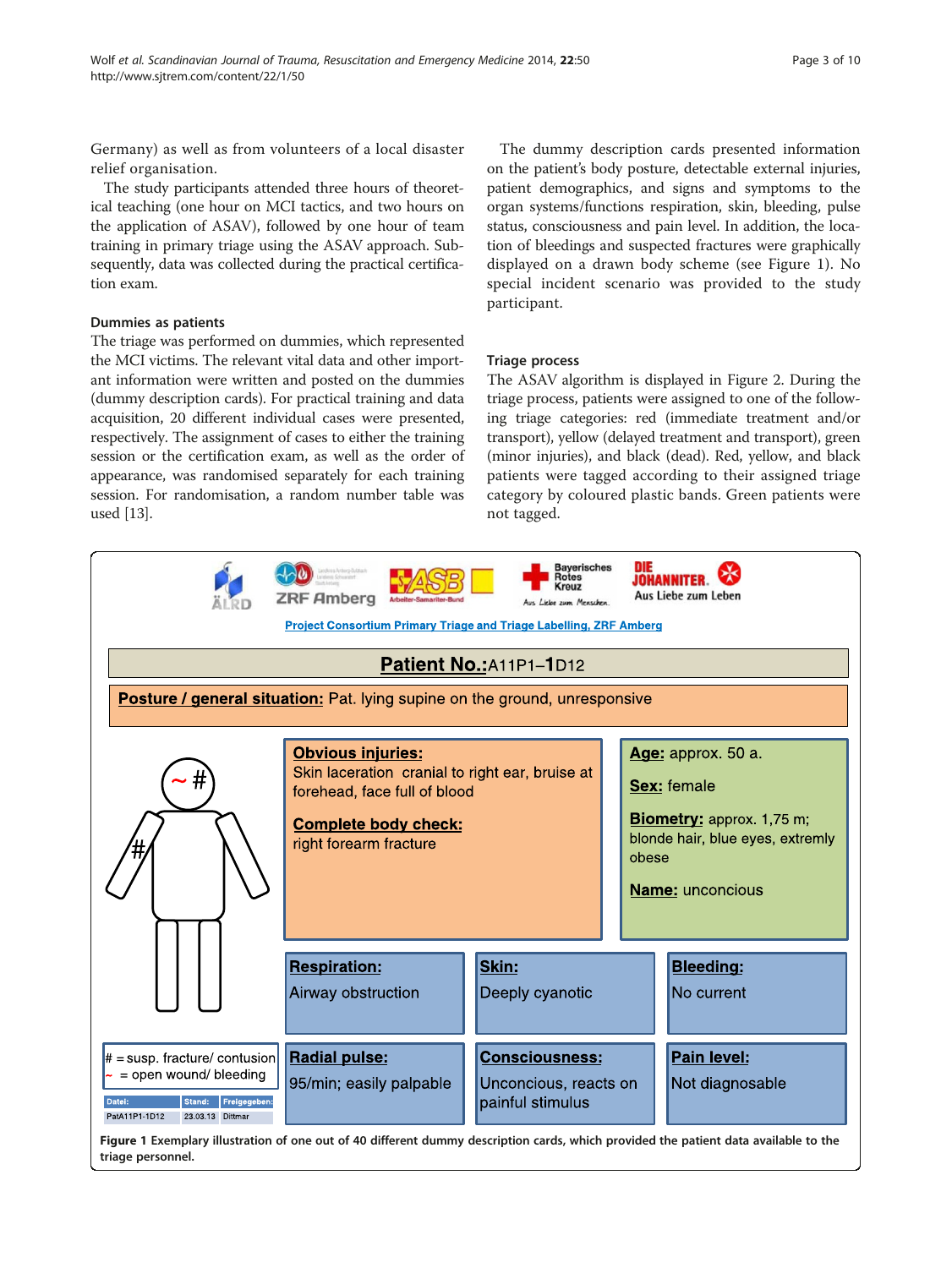<span id="page-3-0"></span>

Triage was performed in teams of two, with one member representing the team leader, who was responsible for the clinical assessment of patients, who made the triage decisions and applied the triage tags, and the triage assistant, who announced each triage step, and who took the task of documentation. After assessing ten patients, team roles were switched. The teams were trained to strictly follow the triage algorithm which was available to the triage assistant as a printed copy during the triage process.

During the lessons the participants were educated to apply oropharyngeal tubes for airway obstruction in unconscious patients and simple bleeding control measures for spurting haemorrhage, respectively. If those life saving interventions were deemed necessary by the triage team according to the descriptions on the dummy description cards, these were not executed on the dummy, but indicated by placing an oropharyngeal tube and/or a wound dressing on the patient dummy, respectively.

Each triage process was monitored by two study assistants, who documented the triage decisions and measured the time needed for each triage run as described below.

#### Endpoints

Study endpoints were agreement of triage decisions with the standard solution in terms of triage category, and making a correct decision on lifesaving interventions (opening the airway or attempting bleeding control).

The standard solution was created in a modified Delphi approach. One medical director of EMS, a teaching paramedic, and an additional study physician were involved. For one patient data set, no consensus on the triage category could be achieved. Thus, for this patient, the triage categories red and black both were accepted as being correct.

Calculating the rates of over- and under-triage was performed as described by Gutsch et al. [[14\]](#page-9-0). Over-triage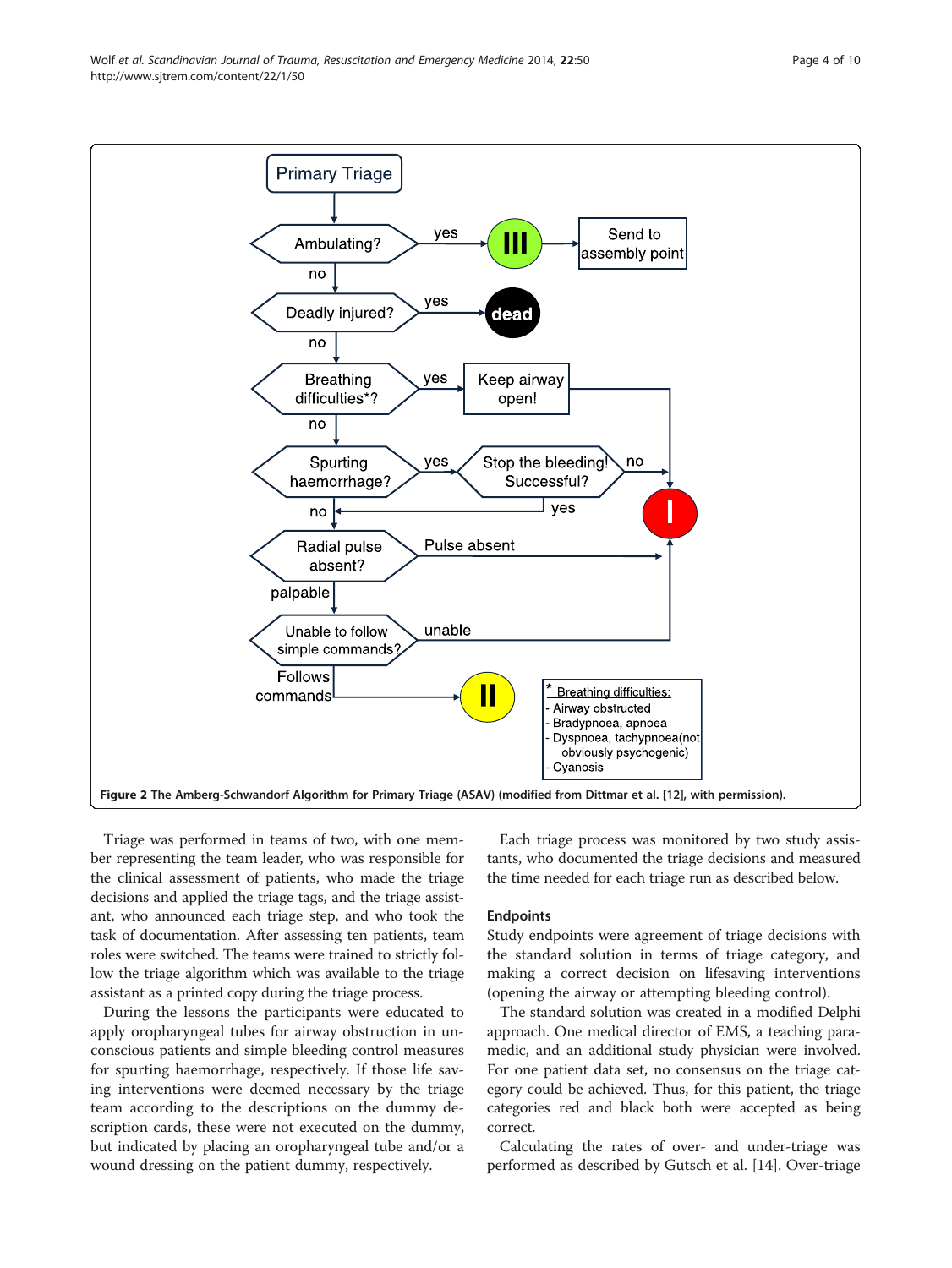was assumed, if a patient was assigned to a higher triage category than indicated by the standard solution (i.e. red instead of yellow, green or black; yellow instead of green). If a non-critical patient was declared red, critical over-triage was recognized. Under-triage was defined as assigning a false low triage category (i.e. yellow instead of red; green instead of yellow or red; black instead of red). For the failure to declare a critical patient as red, the term critical under-triage was used.

In addition, the time requirement for performing the triage was evaluated. Triage time was taken from arrival at the patient dummy until reaching the next patient. This time included triage, labelling of the patient according to the triage category, and walking to the subsequent patient. Since opening the airway and stopping bleeding was just indicated but not fully performed, the time need for lifesaving interventions is not adequately represented.

For analysing the influence of certain personal study participant characteristics on triage performance, prespecified subgroups of the participating EMS providers concerning professional education, career/volunteer status and previously attended triage training were compared.

Qualification levels of the triage teams were assessed on the basis of the minimal requirements for vehicle staffing. According to the European Committee for Standardization (CEN) standard, there are mobile intensive care units (mICU; CEN 1789:2007 type C) and patient transport ambulance (CEN 1789:2007 type A). The mICU group consisted of all triage runs in which the team leader was trained as paramedic, with arbitrary qualification of the second member. Triage processes with the team leader being EMT with the same or lower education of the second team partner, were assigned to the patient transport ambulance group. As a third group, disaster response teams, defined as both team members having qualifications lower than EMT, were evaluated. Triage runs with team configurations which did not meet these criteria (e.g. team leader: EMT, triage assistant: paramedic) where excluded from this subgroup analysis.

For comparing employment status and previous triage training, only homogeneous teams were included (i.e. both team members full-time professionals vs. both volunteers; both previous training vs. both no previous training).

## **Statistics**

For triage performance, sensitivity, specificity, positive and negative likelihood ratios (LR), and rates for correct triage category assignment and life-saving interventions, overand under-triage, as well as critical over- and under-triage were calculated. Times are displayed as mean, minimum/ maximum, median, and  $25<sup>th</sup>$ ,  $75<sup>th</sup>$ ,  $90<sup>th</sup>$ , and  $95<sup>th</sup>$  percentiles. The 95% confidence interval (CI) is reported where appropriate. Statistical comparisons were made using a one-way analysis of variances (ANOVA) with Bonferroni

post-hoc testing. Significance was assumed if  $P < 0.05$ . Calculations were made using the IBM SPSS Statistics 21 software (IBM Corp., Armonk, NY, US).

Results were compared to published data of the mSTaRT evaluation on the basis of CI as published by Gutsch et al. [[14](#page-9-0)].

## Results

A total of  $N = 780$  triage sequences have been analysed.

## Study participant demographics

In six training and certification sessions performed in the year 2013, 82 EMS providers (60 professional and 22 volunteer EMS providers) were trained to perform ASAV, including the complete EMS career staff of the district. Two EMS professionals did not participate in the certification process, and two persons were excluded due to participation in the ASAV development process or in teaching. Two more staff members underwent certification, but declined study participation. Thus, a total of 76 EMS providers (55 full-time personnel and 21 volunteers) could be included into the study. From two teams, the data were incomplete due to study refusal of the team partner.

Study participant qualifications were "Rettungsassistent" (German paramedic, two years of training,  $N = 43$ ), "Rettungssanitäter" (German emergency medical technician (EMT), 520 hours of training,  $N = 13$ ) or a lower education  $(N = 20)$ . Thirty eight test persons had participated in a previous triage training following the mSTaRT concept, for five persons it was unknown whether such a training had been attended. For further information on study participant characteristics please refer to Table 1.

#### Test performance criteria

Over the complete study population, 83.9% of cases were correctly classified as per the triage category. Concerning the red patients, the sensitivity was 87.4% and the

#### Table 1 Study participant characteristics

|                                   | Career<br>personnel | Volunteer<br>personnel |
|-----------------------------------|---------------------|------------------------|
| <b>Professional Qualification</b> |                     |                        |
| Rettungsassistent/Paramedic       | 41 (54%)            | 2(3%)                  |
| Rettungssanitäter/EMT             | 9(12%)              | 3(4%)                  |
| Other                             | 5(7%)               | 16 (21%)               |
| <b>Previous Triage Training</b>   |                     |                        |
| mSTaRT education                  | 37 (49%)            | 3(4%)                  |
| None                              | 16 (21%)            | 15 (20%)               |
| Unknown                           | 2(3%)               | 3(4%)                  |

Figures represent the number of study participants and the percentage of the total study participants ( $n = 76$ ) in the respective category with respect to qualification and previous triage experience by employment status.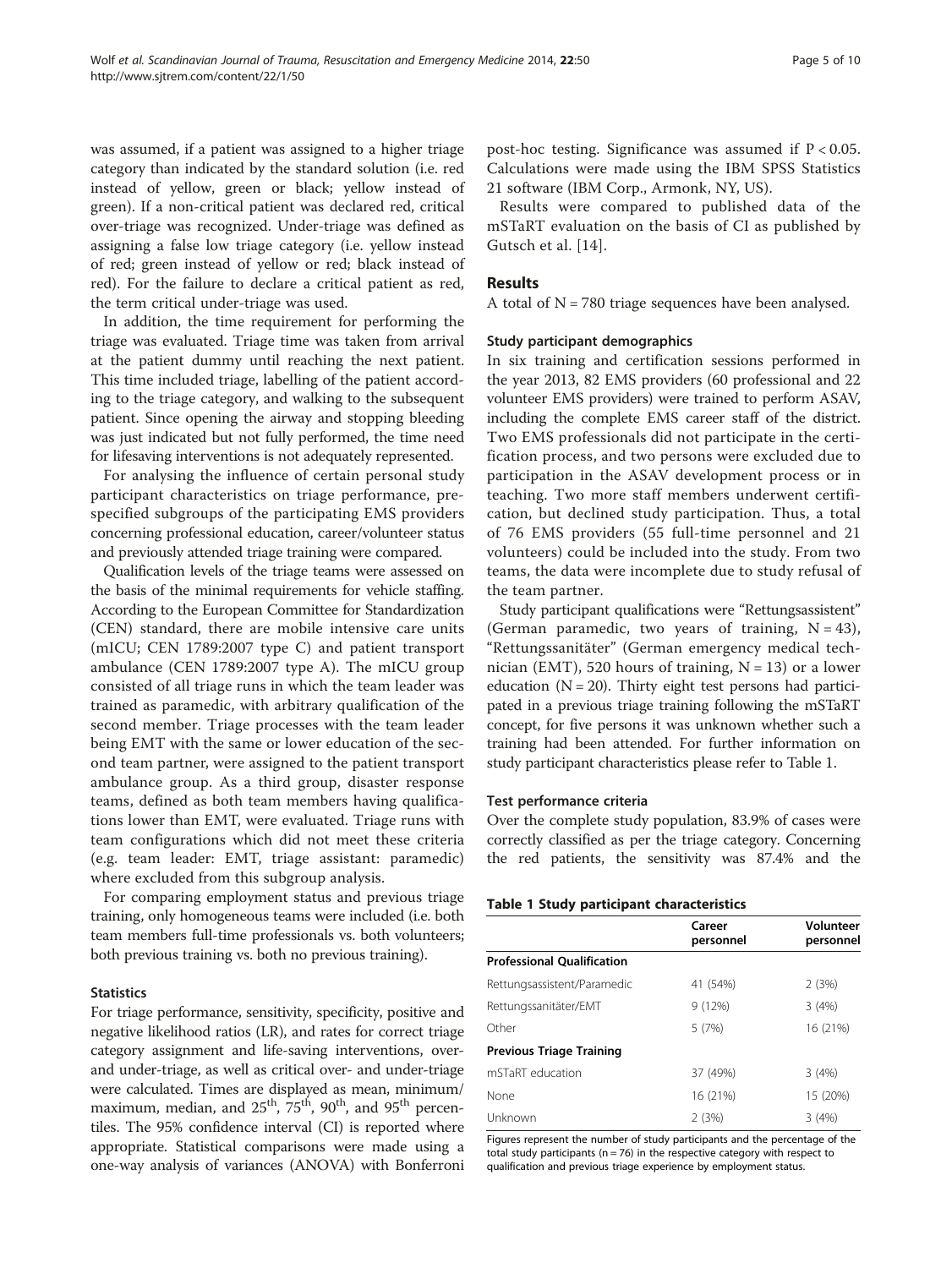<span id="page-5-0"></span>specificity was 91.0%. The positive likelihood ratio was 9.7 and the negative LR was 0.139 (Table 2).

In 6.4%, the patients were over-triaged, and 4.4% critically over-triaged. In 9.7% under-triage was noted, which was critical in 4.8% (Table 2).

Decisions on providing life saving measures (airway opening or bleeding control) were indicated properly in 90.0% and 93.1%, respectively (Table 2).

In a subgroup analysis, triage performance of typical crew compositions of mICU (paramedic + paramedic or lower education), patient transport ambulance (EMT + EMT or lower education), and disaster response personnel (other than paramedic or EMT) were compared. No significant differences could be found with regard to the test performance criteria. However, there was a tendency towards better likelihood ratios with decreasing formal crew competency (Table 2).

Previous mSTaRT training was associated with a significantly lower rate of under-triage  $(4.5 \text{ vs. } 10.0\%, \text{ P} = 0.036)$ , but a slightly weaker decision making on bleeding control  $(89.5 \text{ vs. } 93.8, P = 0.043)$  (Table 2).

The comparison of career vs. volunteer personnel revealed no significant differences concerning the test performance criteria.

#### Time requirements

In average, it took a trainee 35.4 sec (95% CI 34.2 - 36.4 sec) to perform the assessment process. Disaster response teams acted slower than those of patient transport ambulances (39.1 vs. 30.6 sec,  $P = 0.029$ ). Compared to mICU staff, there was an insignificant trend favouring the latter (39.1 sec for disaster response teams vs. 35.0 sec,  $P = 0.071$ ). No difference could be observed between mICU and ambulance staffing (Table [3\)](#page-6-0).

Consistently, volunteer personnel needed more time for triaging than professional staff (38.4 vs. 34.6 sec,  $P = 0.024$ ). Previous mSTaRT training had no significant impact on triage speed ( $P = 0.086$ , Table [3](#page-6-0)).

Further, the time spent on triage was dependent on the expected triage category: red and yellow patients required the most time to be assessed, dead patients required significantly less time  $(P < 0.01$ , respectively),

|                           |                     | Professional education (staffing)        |                                   | <b>Employment status</b>             |                 | <b>Previous mSTaRT training</b> |                 |                 |                 |
|---------------------------|---------------------|------------------------------------------|-----------------------------------|--------------------------------------|-----------------|---------------------------------|-----------------|-----------------|-----------------|
|                           | Whole<br>collective | <b>Mobile</b><br>intensive<br>care units | Patient<br>transport<br>ambulance | <b>Disaster</b><br>response<br>teams | Career<br>teams | Volunteer<br>teams              | <b>Yes</b>      | No              | MSTaRT [14]     |
|                           | $(n = 780)$         | $(n = 420)$                              | $(n = 40)$                        | $(n = 100)$                          | $(n = 480)$     | $(n = 140)$                     | $(n = 220)$     | $(n = 160)$     |                 |
| Test performance criteria |                     |                                          |                                   |                                      |                 |                                 |                 |                 |                 |
| Correct triage            | 83.9%               | 85.2%                                    | 90.0%                             | 88.0%                                | 84.3%           | 87.9%                           | 88.6%           | 83.8%           | 84.8%           |
|                           | $(81.3 - 86.5)$     | $(81.8 - 88.6)$                          | $(81.8 - 100.0)$                  | $(81.6 - 93.8)$                      | $(81.1 - 87.3)$ | $(82.1 - 93.1)$                 | $(84.2 - 92.8)$ | $(77.9 - 89.3)$ | $(78.7 - 91.0)$ |
| Sensitivity               | 87.4%               | 89.2%                                    | 100.0%                            | 90.0%                                | 88.3%           | 91.3%                           | 93.8%           | 86.8%           | 88.2%           |
|                           | $(83.7 - 90.9)$     | $(84.7 - 93.6)$                          |                                   | $(81.0 - 97.9)$                      | $(83.6 - 92.5)$ | $(84.5 - 97.2)$                 | $(88.5 - 97.8)$ | $(78.7 - 93.9)$ | $(73.4 - 95.3)$ |
| Specificity               | 91.0%               | 89.6%                                    | 92.3%                             | 95.6%                                | 90.2%           | 95.4%                           | 90.7%           | 93.6%           | 93.9%           |
|                           | $(88.1 - 93.8)$     | $(85.0 - 93.6)$                          | $(81.0 - 100.0)$                  | $(88.6 - 100.0)$                     | $(86.1 - 93.6)$ | $(89.9 - 100.0)$                | $(85.1 - 95.7)$ | $(87.7 - 98.7)$ | $(87.3 - 97.2)$ |
| $LR +$                    | 9.7                 | 8.6                                      | 13.0                              | 19.1                                 | 9.01            | 19.8                            | 10.1            | 13.6            | 14.5            |
| $LR -$                    | 0.139               | 0.121                                    | 0.000                             | 0.105                                | 0.130           | 0.091                           | 0.068           | 0.141           | 0.126           |
| Over-triage               | 6.4%                | 6.9%                                     | 7.5%                              | 6.0%                                 | 6.3%            | 6.4%                            | 6.8%            | 6.3%            | 8.3%            |
|                           | $(4.9 - 8.1)$       | $(4.9 - 8.1)$                            | $(0.0 - 16.7)$                    | $(1.9 - 10.9)$                       | $(4.3 - 8.6)$   | $(2.9 - 10.6)$                  | $(3.9 - 10.2)$  | $(2.7 - 10.6)$  | $(3.6 - 13.0)$  |
| Critical over-triage      | 4.4%                | 4.4%                                     | 5.0%                              | 2.0%                                 | 4.8%            | 2.1%                            | 4.5%            | 3.1%            | 5.3%            |
|                           | $(3.0 - 5.8)$       | $(3.0 - 5.8)$                            | $(0.0 - 13.5)$                    | $(0.0 - 5.1)$                        | $(3.0 - 6.8)$   | $(0.0 - 4.8)$                   | $(2.2 - 7.5)$   | $(0.6 - 6.2)$   | $(1.5 - 9.1)$   |
| Under-triage              | 9.7%                | 9.7%                                     | 2.5%                              | 6.0%                                 | 9.4%            | 5.7%                            | 4.5%*           | 10.0%*          | 6.8%            |
|                           | $(7.7 - 11.8)$      | $(7.7 - 11.8)$                           | $(0.0 - 8.3)$                     | $(1.9 - 10.7)$                       | $(6.9 - 12.2)$  | $(2.2 - 10.1)$                  | $(2.0 - 7.5)$   | $(5.6 - 14.9)$  | $(2.5 - 11.1)$  |
| Critical under-triage     | 4.8%                | 4.8%                                     | 0.0%                              | 5.0                                  | 4.2%            | 2.1%                            | 2.7%            | 6.3%            | 3.0%            |
|                           | $(3.3 - 6.3)$       | $(3.0 - 4.8)$                            |                                   | $(1.0 - 9.4)$                        | $(2.4 - 6.2)$   | $(1.4 - 7.9)$                   | $(0.9 - 5.0)$   | $(2.9 - 10.1)$  | $(0.1 - 6.0)$   |
| Bleeding control          | 93.1%               | 92.4%                                    | 82.5%                             | 93.0%                                | 90.8%           | 92.1%                           | 89.5%+          | 93.8%+          |                 |
|                           | $(91.3 - 94.7)$     | $(89.7 - 94.8)$                          | $(69.4 - 93.8)$                   | $(87.4 - 97.6)$                      | $(88.0 - 93.3)$ | $(87.3 - 96.1)$                 | $(85.1 - 93.1)$ | $(89.7 - 97.4)$ |                 |
| Airway opening            | 90.0%               | 82.9%                                    | 85.0%                             | 84.0%                                | 82.4%           | 83.6%                           | 80.0%           | 83.1%           |                 |
|                           | $(87.9 - 92.1)$     | $(79.4 - 86.3)$                          | $(72.7 - 95.6)$                   | $(76.5 - 90.9)$                      | $(79.0 - 85.5)$ | $(77.3 - 89.4)$                 | $(74.4 - 85.2)$ | $(77.3 - 89.0)$ |                 |

Table 2 Test performance criteria results by study participant characteristics

Values in parenthesis represent the 95% confidence interval. \*,†: P < 0.05 (ANOVA).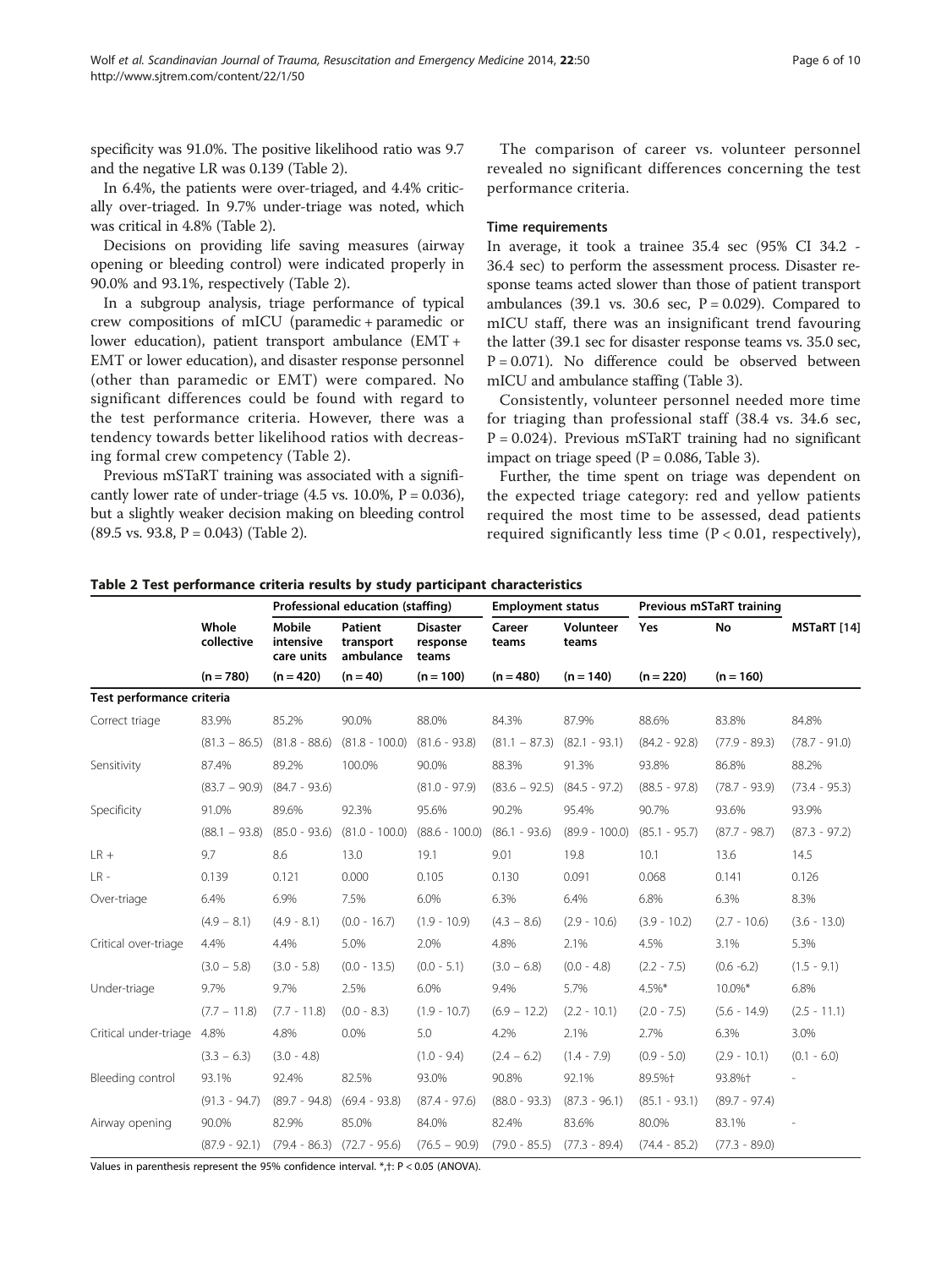|                             |                     | Professional education (staffing)        |                                          |                                      | <b>Employment status</b> |                    | Previous mSTaRT training |                 |             |
|-----------------------------|---------------------|------------------------------------------|------------------------------------------|--------------------------------------|--------------------------|--------------------|--------------------------|-----------------|-------------|
|                             | Whole<br>collective | <b>Mobile</b><br>intensive<br>care units | <b>Patient</b><br>transport<br>ambulance | <b>Disaster</b><br>response<br>teams | Career<br>teams          | Volunteer<br>teams | <b>Yes</b>               | No              | MSTaRT [14] |
|                             | $(n = 780)$         | $(n = 420)$                              | $(n = 40)$                               | $(n = 100)$                          | $(n = 480)$              | $(n = 140)$        | $(n = 220)$              | $(n = 160)$     |             |
| Time requirement in seconds |                     |                                          |                                          |                                      |                          |                    |                          |                 |             |
| Average                     | 35.4                | 35.0                                     | $30.6*$                                  | $39.1*$                              | 34.6†                    | 38.4†              | 33.6                     | 36.5            | 41.0        |
|                             | $34.2 - 36.4$       | $33.3 - 36.6$                            | $25.9 - 35.3$                            | $35.4 - 43.0$                        | $33.1 - 36.1$            | $35.5 - 41.4$      | $31.7 - 35.8$            | $33.6 - 39.5$   |             |
| Median                      | 35.0                | 34.0                                     | 28.5                                     | 39.0                                 | 34.0                     | 39.5               | 33.0                     | 36.0            | 35.0        |
|                             | $34.0 - 37.0$       | $32.0 - 36.0$                            | $25.5 - 40.0$                            | $35.0 - 43.0$                        | $32.0 - 37.0$            | $36.0 - 43.0$      | $31.0 - 35.0$            | $32.0 - 39.0$   |             |
| Range                       | $3 - 104$           | $3 - 104$                                | $5 - 55$                                 | $5 - 88$                             | $3 - 104$                | $5 - 88$           | $4 - 76$                 | $4 - 88$        | $10 - 121$  |
| 25 <sup>th</sup> percentile | 24.0                | 24.3                                     | 19.8                                     | 26.0                                 | 24.0                     | 26.0               | 25.0                     | 23.3            | 25.0        |
|                             | $(21.3 - 25.2)$     | $(21.0 - 26.0)$                          | $(9.0 - 27.0)$                           | $(18.0 - 30.0)$                      | $(21.0 - 26.0)$          | $(19.0 - 30.0)$    | $(21.0 - 27.0)$          | $(17.0 - 27.0)$ |             |
| 75 <sup>th</sup> percentile | 46.0                | 46.0                                     | 45.0                                     | 50.0                                 | 46.0                     | 49.8               | 44.0                     | 49.0            | 49.0        |
|                             | $(45.0 - 48.0)$     | $(43.0 - 48.0)$                          | $(35.0 - 47.0)$                          | $(45.0 - 56.0)$                      | $(32.0 - 37.0)$          | $(45.8 - 54.0)$    | $(41.0 - 47.0)$          | $(45.0 - 53.8)$ |             |
| 90 <sup>th</sup> percentile | 57.9                | 58.0                                     | 49.9                                     | 65.8                                 | 56.0                     | 58.9               | 53.0                     | 62.0            | 65.0        |
|                             | $(55.0 - 61.0)$     | $(53.0 - 62.0)$                          | $(45.0 - 54.5)$                          | $(56.0 - 75.2)$                      | $(53.0 - 60.8)$          | $(55.7 - 67.5)$    | $(50.0 - 59.0)$          | $(56.0 - 69.0)$ |             |
| 95 <sup>th</sup> percentile | 66.0                | 67.0                                     | 53.0                                     | 76.0                                 | 65.0                     | 70.0               | 60.0                     | 70.0            | 98.0        |
|                             | $(63.0 - 69.9)$     | $(62.0 - 70.0)$                          | $(47.0 - 55.0)$                          | $(64.7 - 86.0)$                      | $(61.0 - 69.0)$          | $(60.4 - 77.6)$    | $(55.0 - 67.0)$          | $(64.5 - 77.0)$ |             |

<span id="page-6-0"></span>Table 3 Time requirement results by study participant characteristics and comparison to mSTaRT

Values in parenthesis represent the 95% confidence interval. \*, †: P < 0.05 (ANOVA).

and triage was conducted the fastest on green patients (P < 0.01 compared to all other categories, respectively) (Table 4).

#### Comparison to mSTaRT

Based on the comparison of CI, no significant difference for sensitivity, specificity, over- and under-triage between ASAV and mSTaRT could be detected (Table [2](#page-5-0)). Triage following the ASAV algorithm could be completed in a mean time of 35.4 sec per patient, compared to 41 sec with mSTaRT [\[14](#page-9-0)]. The timely advantage favouring ASAV was also present regarding the  $75<sup>th</sup>$ ,  $90<sup>th</sup>$ , and  $95<sup>th</sup>$ percentile (Table 3). Since no CI are published for

Table 4 Mean time requirements for primary survey, according to expected triage category

| Expected           | Mean time requirement (sec) | <b>Statistical difference to</b> |        |       |  |
|--------------------|-----------------------------|----------------------------------|--------|-------|--|
| triage<br>category | (95% confidence interval)   | Red                              | Yellow | Green |  |
| Red                | 41.8                        |                                  |        |       |  |
|                    | $(40.4 - 43.3)$             |                                  |        |       |  |
| Yellow             | 38.9                        | n.s.                             |        |       |  |
|                    | $(37.1 - 40.7)$             |                                  |        |       |  |
| Green              | 14.5                        | **                               | **     |       |  |
|                    | $(12.7 - 16.6)$             |                                  |        |       |  |
| Dead               | 28.8                        | **                               | **     | **    |  |
|                    | $(24.4 - 34.0)$             |                                  |        |       |  |

 $N = 780.$  \*\* $P < 0.01$  (ANOVA).

mSTaRT time requirements, a conclusion on statistical significance of these differences cannot be drawn.

## **Discussion**

MCI management aims towards priorisation of severely injured or critically ill during assessment, treatment and transport. Regarding trauma, the patient should be treated in an appropriate trauma centre within one hour from incident onset [\[15\]](#page-9-0), even in an MCI setting. This necessitates immediate, correct and complete identification of "red" patients by paramedics as early as possible, no matter whether the chief emergency physician in the field has already arrived at the scene for a secondary, physician based triage. For this purpose, numerous standardised approaches have been developed, but none has become widely accepted on an evidence basis [\[10\]](#page-8-0). Until now, no such algorithm is specifically designed for a physician based EMS system. With the implementation of ASAV, the authors sought to fill this gap. ASAV is designed for primary triage by paramedics, which is mandatorily followed by a secondary triage by a pre-hospital emergency physician or chief emergency physician in the field. Furthermore, ASAV is in accordance with the requirements of the German triage consensus conference from 2012 [\[16](#page-9-0)], and most of the core criteria on primary triage, as defined by a US national guideline on MCI triage [[10](#page-8-0)]. In this study, we aimed to evaluate the reliability and time requirements of the ASAV concept with a special scope on the identification of the critical patients.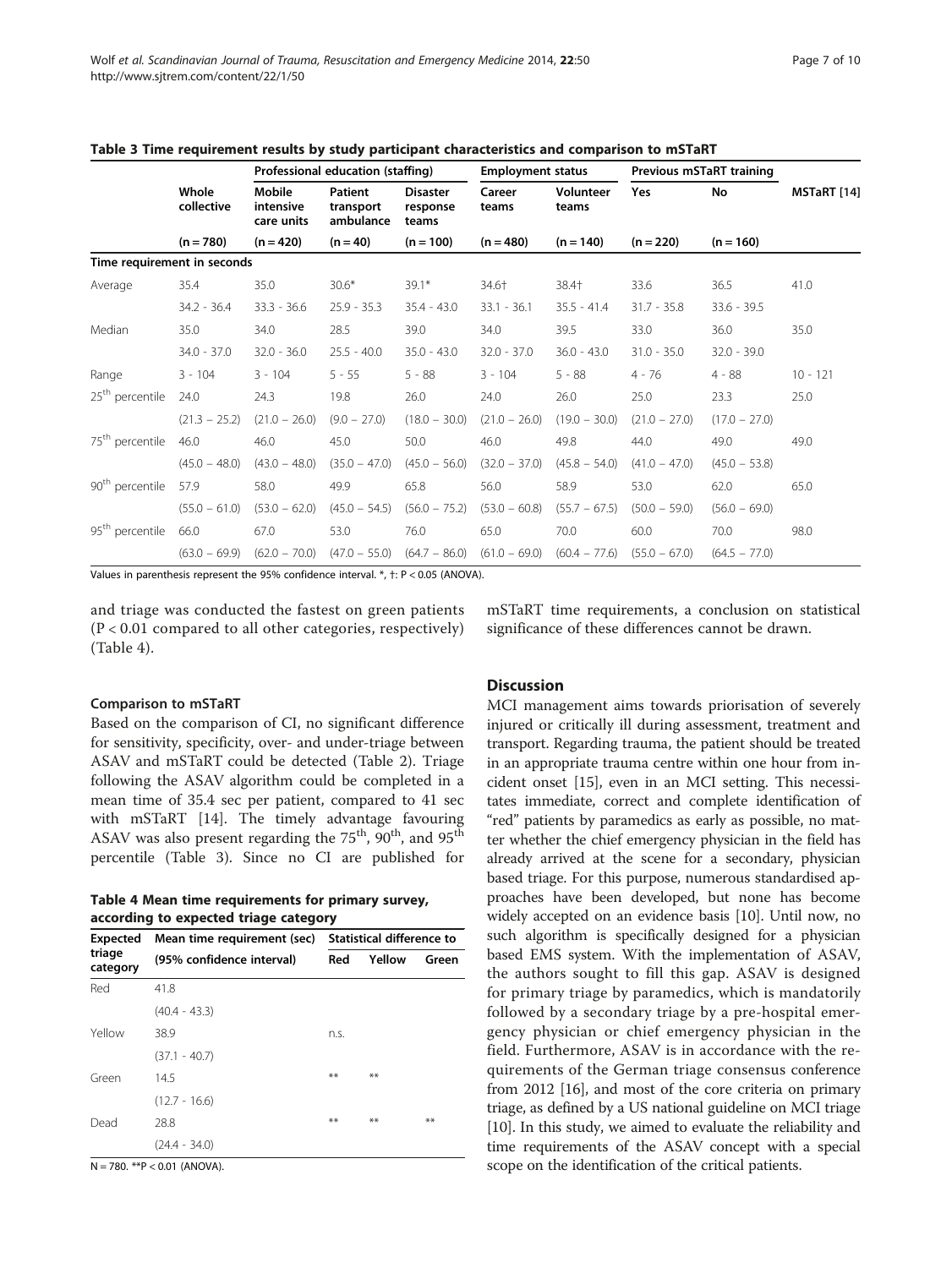Accepted requirements for primary triage algorithms are simplicity [\[16](#page-9-0)[,10,](#page-8-0)[12](#page-9-0)], and to refrain from time consuming counting the respiratory frequency during primary triage [[10](#page-8-0)]. Both aspects have been addressed in ASAV by reducing decision steps concerning respiration to a single one, and replacing respiratory frequency by a short list of distinct breathing disorders, which are not based on measured values.

#### ASAV test performance

According to the collected data, the ASAV triage led to a correct triage classification in 84%, with sensitivity and specificity for red patients of around 90%. Decisions on lifesaving interventions were made with an accuracy of greater than 90%. The ASAV test performance is comparable to that of other algorithms used for the same purpose, but might consume less time.

Since on one patient data set no consensus concerning the standard solution could be achieved, in this special case both the red and the black category were accepted as being correct. In general, only patients with apparent deadly injuries are expected to be sieved in the black category. In doubt, or in the absence of definite signs of death, such as decapitation or destruction of the torso, EMS personnel are expected to classify the patients as "red". Most concepts for primary triage, as well as the US guideline [\[10\]](#page-8-0), require the black category for apnoeic patients and those severely injured with an estimated hopeless prognosis under the given circumstances, even if definite signs of death are absent. In a physician based EMS system, paramedics have no allowance to pronounce death and or to withhold lifesaving therapy from critical patients during MCI. As a consequence, in ASAV all patients with impaired vital functions, which are lacking definite signs of death, are classified in the red category. This is in accordance with the recommendations of the German triage consensus conference of 2012 [\[16\]](#page-9-0), and meanwhile has been adopted by other triage concepts, too [\[17](#page-9-0)].

#### Subgroup analysis

According to the German Medical Association [\[18](#page-9-0)] preliminary triage is requiring the paramedic qualification. This regulation might lead to a delay in primary triage in case of a large MCI in a remote area with limited EMS resources, since the presence of a sufficient number of paramedics takes a considerable amount of time, while personnel with other professional education might be readily available. Our results suggest that ASAV triage performance might be independent of provider qualification or employment relationship, and thus, could be equally reliable deployed by trained EMTs or volunteer disaster response units. However, whether the necessary evaluation of the vital parameters can be achieved in a valid way by personnel with varying training levels, needs to be addressed separately.

Some study participants attended mSTaRT training within 12 months prior to this study. Those persons achieved better triage results in only one parameter (under-triage) than previously untrained ones (Table [2](#page-5-0)). This marginal difference might be interpreted as a hint that triage algorithm training needs to be repeated after a short interval. To answer this question, further studies are needed. The fact that mSTaRT experienced study participants performed weaker in regard to bleeding control decisions had no obvious explanation, since both concepts include literally the same indication ("spurting haemorrhage") [\[19,12\]](#page-9-0).

#### Time requirement

In this study, ASAV triage required a little more than half a minute per patient. As demonstrated, the time needed for triage is dependent on the triage category. Thus, in real world scenarios, the duration of the primary triage will differ according to the distribution pattern of injury severity. Our data, on the other hand, can be helpful for incidence planning. Assuming a patient distribution of 20% red patients, 20% yellow, and 60% green cases [[16](#page-9-0)], an average triage duration of around 25 sec per patient could be calculated from the data in Table [4](#page-6-0).

The finding that less experienced medical personnel needs more time to perform triage can be explained by volunteers being more hesitant to decide on their triage results, while the professionals required less time to translate the written patient characteristics into triage decisions, as it was noticed during the course of the study.

#### Comparison to mSTaRT

The presumably most established algorithm in Germany, mSTART, has been evaluated in 2006 regarding its reliability [[14](#page-9-0)]. After the training of 244 paramedics in the application of mSTaRT, 22 thereof triaged a total of 132 patients during the course of three MCI exercises. As in the present study, sensitivity, specificity, and further test performance parameters where calculated from the comparison of actual triage results and a standard solution. According to the comparison of confidence intervals, no relevant or significant differences to the reliability of ASAV could be detected.

As an effect of replacing the respiratory frequency by a criterion based more on the clinical presentation ("breathing difficulties") than on counting a single vital sign, the mean time needed to perform primary triage by ASAV is 35 sec (95% CI 34.2 - 36.4) compared to 41 sec with mSTaRT [[14\]](#page-9-0). This time advantage is observed, although the time span for ASAV evaluation included tagging (fixing marker bands at the patient) and walking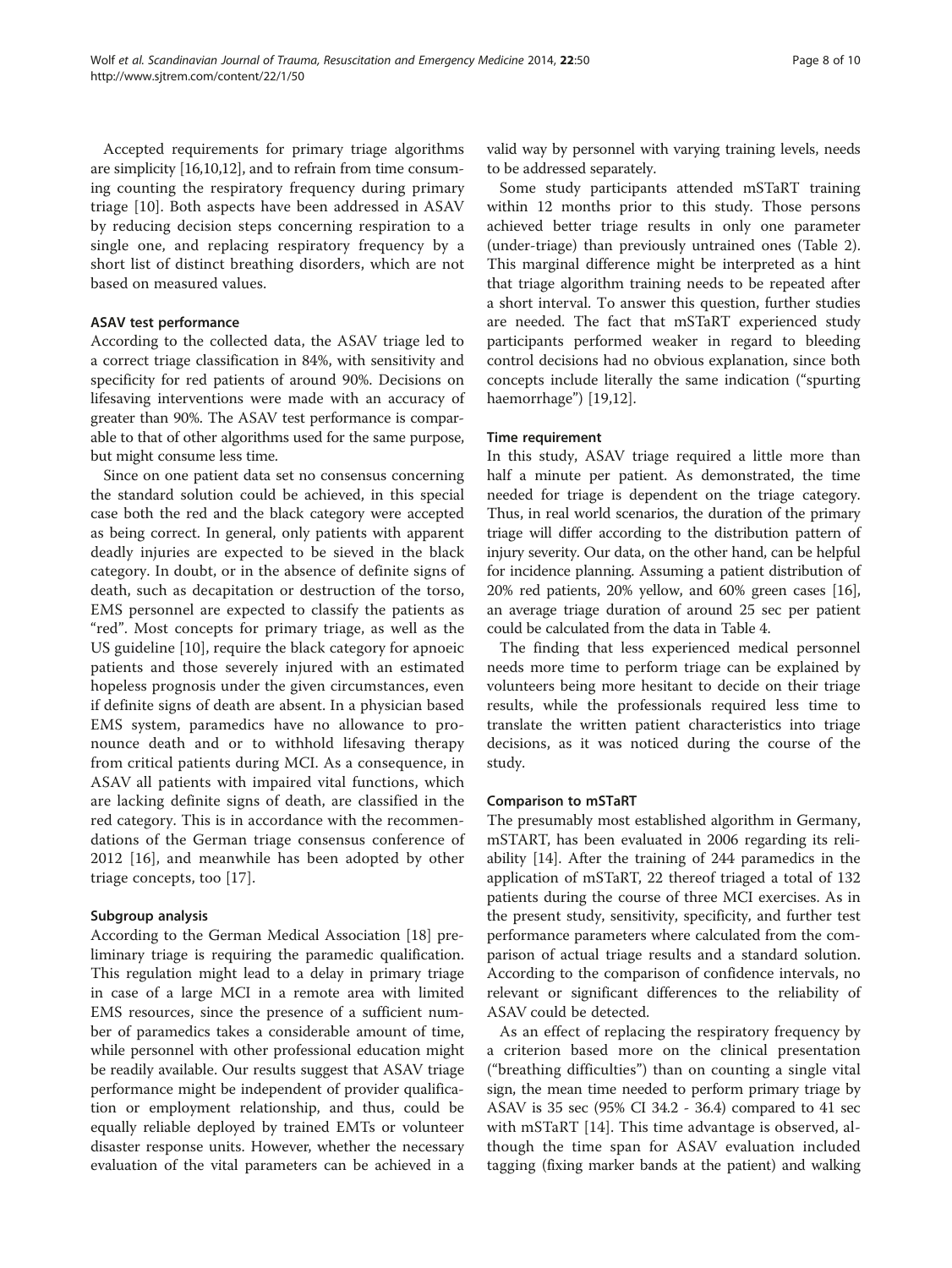<span id="page-8-0"></span>to the next victim. Both steps were excluded from measured times in the work of Gutsch and co-workers.

#### Merits and limitations of the study

The usage of the patient dummies, which were randomly distributed to training and evaluation sessions, ensures that all subjects where trained and tested with the same reproducible set of "patients", which is not depending on the potentially varying behaviour of patient actors. A disadvantage of the dummy use is that clinical patient conditions cannot be mimicked. Thus, the value of the study is limited to the formal application of the algorithm, and lacks evidence on the ability to assess patients clinically. In addition, the scope of the study is laid on the reliability of the algorithm, and, since no real patient data was evaluated, no conclusions on its validity can be drawn.

An important prerequisite for ensuring compliance with the algorithm is its provision as a written document during the triage process. If in real world situations the algorithm is not available, it is most likely that the results of this study cannot be extrapolated. Thus, in the EMS district of the authors, the written algorithm is contained in an MCI package which is held available on every mICU.

A triage procedure which rigidly follows an algorithm such as ASAV is not suitable to be dynamically adapted to varying circumstances of different (and possibly dynamically changing) MCI scenarios. Thus, ASAV is designed for preliminary primary triage, but not for definite re-triage or secondary triage. In addition, we strongly recommend that in physician manned EMS systems each patient is re-triaged at the scene by an experienced emergency physician.

With 780 evaluated triage runs, to the best of our knowledge, the present study is the largest prospective evaluation of a triage algorithm in the literature. This resulted in sufficient subgroup size, and analysis concerning professional qualification, employment status, and previous triage training were facilitated.

By including almost the complete professional staff from a district with six ambulance stations, a selection bias concerning the study participants can nearly be ruled out. On the other hand, the comparison between volunteers and career staff is limited by the fact that only a single volunteer organisation was included into the study. Therefore, the volunteer study population might not be representative.

Concerning the comparison with mSTaRT, there are differences in study designs. Most prominently, the use of dummies in a teaching environment (ASAV) in comparison to the evaluation of patient actors in the context of several full-scale exercise scenarios (mSTaRT) with the above discussed advantages and disadvantages needs to be put forward.

#### Conclusion

The ASAV is a concept specifically for primary triage by non-physician EMS personnel in physician based EMS systems. ASAV reliably detects red patients. The test performance criteria are comparable to that of mSTaRT, whereas ASAV triage might be accomplished faster. We found no hints, that EMTs or volunteer disaster response teams were performing primary triage using the ASAV approach with lesser reliability. Further studies are needed to address the validity of either triage concept.

#### Abbreviations

ANOVA: Analysis of variances; ASAV: Amberg-Schwandorf algorithm for primary triage (Amberg-Schwandorf-Algorithmus für die Vorsichtung); CEN: Comité Européen de Normalisation (European Committee for Standardization); CI: Confidence interval; EMS: Emergency medical services; EMT: Emergency medical technician; LR: Likelihood ratio; MCI: Mass casualty incident; mICU: Mobile intensive care unit; mSTaRT: Modified Simple Triage and Rapid Treatment.

#### Competing interest

The authors declare that they have no competing interests.

#### Authors' contributions

PW participated in study design, data acquisition, data analysis, and manuscript preparation. MB participated in study design, data acquisition, and manuscript preparation. BMG participated in study design, and manuscript preparation. TB participated in study design, data analysis, and manuscript preparation. MSD was responsible for overall scientific coordination and participated in study design, data acquisition, data analysis, and manuscript preparation. All authors read and approved the final manuscript.

#### Author details

<sup>1</sup>Department of Anaesthesiology, Regensburg University Medical Center, Franz-Josef-Strauss-Allee 11, 93053 Regensburg, Germany. <sup>2</sup>Department of Anaesthesiology, Asklepios Hospital Burglengenfeld, Dr.-Sauerbruch-Str. 1, 93133 Burglengenfeld, Germany. <sup>3</sup>Medical Director of Emergency Medical Services for the EMS area Amberg (ÄLRD Amberg), Gasfabrikstr. 11, 92224 Amberg, Germany.

#### Received: 9 May 2014 Accepted: 18 August 2014 Published: 28 August 2014

#### References

- 1. Centre for Research on the Epidemiology of Disasters (CRED): **EM-DAT** -The International Disaster Database. [\[http://www.emdat.be/disaster-trends\]](http://www.emdat.be/disaster-trends)
- 2. Fattah S, Rehn M, Lockey D, Thompson J, Lossius H, Wisborg T: A consensus based template for reporting of pre-hospital major incident medical management. Scand J Trauma Resusc Emerg Med 2014, 22:5.
- 3. Peleg K, Rozenfeld M, Stein M: Poorer outcomes for mass casualty events victims: is it evidence based? J Trauma 2010, 69:653-658. discussion 659.
- 4. Bossaert LL: The complexity of comparing different EMS systems—A survey of EMS systems in Europea. Ann Emerg Med 1993, 22:99-102.
- 5. Benson M, Koenig KL, Schultz CH: Disaster triage: START, then SAVE–a new method of dynamic triage for victims of a catastrophic earthquake. Prehosp Disaster Med 1996, 11:117–124.
- 6. Garner A, Lee A, Harrison K, Schultz CH: Comparative analysis of multiplecasualty incident triage algorithms. Ann Emerg Med 2001, 38:541–548.
- 7. Hodgetts T, Mackway-Jones K: Major Incident Medical Management and Support: The practical approach. London: BMJ Pub. Group; 1995.
- 8. Romig LE: Pediatric triage. A system to JumpSTART your triage of young patients at MCIs. JEMS 2002, 27:52–8–60–3.
- 9. Cherry RA, King TS, Carney DE, Bryant P, Cooney RN: Trauma Team Activation and the Impact on Mortality. J Trauma 2007, 63:326-330.
- 10. Lerner EB, Cone DC, Weinstein ES, Schwartz RB, Coule PL, Cronin M, Wedmore IS, Bulger EM, Mulligan DA, Swienton RE, Sasser SM, Shah UA, Weireter LJ, Sanddal TL, Lairet J, Markenson D, Romig L, Lord G, Salomone J,